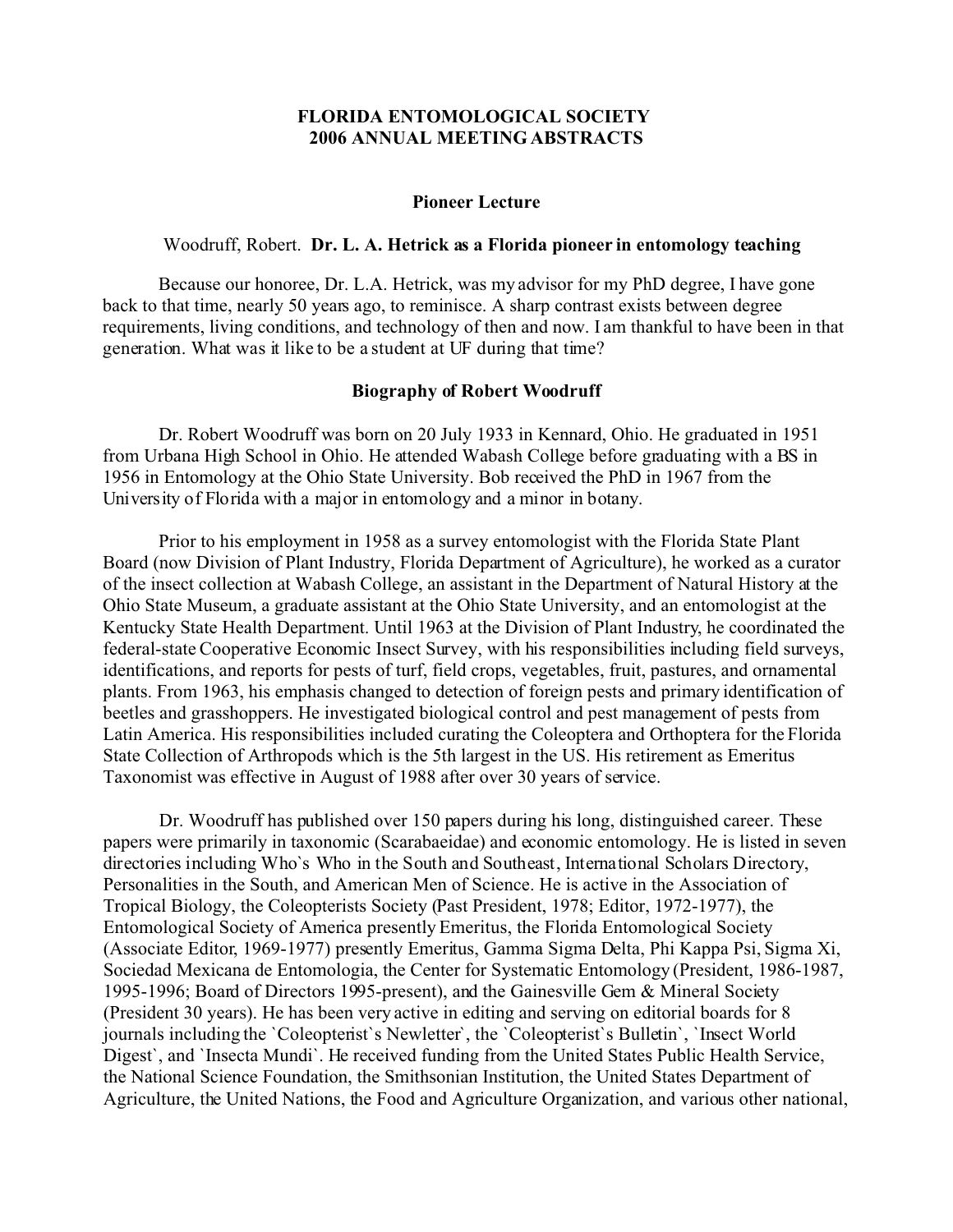state, and university organizations. He has received 21 honors and awards, in addition to 29 species named for him. Dr. Woodruff is especially active in consulting throughout the Caribbean and Central America for numerous organizations including the Food and Agriculture Organization of the United Nations, the Peace Corps, and FAVACA (Florida International Volunteer Corps). Dr. Woodruff is currently completing the The Scarab Beetles of Florida and he is continuing his taxonomic research on the Scarabaeidae. He is well known for his booth at professional society meetings of entomology gifts and souvenirs emphasizing fossil insects in amber.

## **Abstracts of Presentations (in alphabetical order)**

### Addesso, K.M. & H.J. McAuslane **Behavioral response of pepper weevil,** *Anthonomus eugenii* **Cano, to oviposition plugs and associated ovipositional cues**

 After ovipositing, pepper weevils cover their oviposition holes with a liquid anal secretion that hardens into a plug. In addition to protecting the egg, there is evidence that the ovipositional plug may function as an oviposition deterrent. We performed choice and no choice tests to tease apart the effect of fruit damage, female feeding damage, female frass, oviposition plugs, holes and eggs on further oviposition by females.

# Arevalo, H. A., & O. E. Liburd **Economic Injury Level and Description of the Damage Inflicted by Flower Thrips, Frankliniella spp. in Early-season Blueberries**

 The economic injury level and the description of the damage inflicted by flower thrips to blueberry fruits has been studied and described for the first time in two commercial rabbiteye cultivars, Climax and Tiftblue. We described feeding and emergence damage in the fruits and a direct positive correlation between thrips density and fruit formation. We also found nonsignificant differences in the tolerance or susceptibility to flower thrips between these two cultivars.

## Ballard, J. & T. Anderson **Transmission of non-repellant liquid termiticide among subterranean termites**

There has been much discussion and research centered upon the subject of transmission of liquid termiticides applied to soil for the control of subterranean termites. It is clear that there is a relationship between the active ingredient selected, the concentration in the soil, and the length of time of exposure. A lab arena study was conducted that clearly demonstrates that transmission of acetamiprid can occur via two modes of action, both resulting in termite mortality.

# Barbieri, G., M.D. Vitorino, & J.P. Cuda **Brazilian Peppertree Leaflet Galling Psyllid** *Calophya terebinthifolii* **(Hemiptera: Psyllidae): Field Host Range and Impact Studies**

 Brazilian peppertree, *Schinus terebinthifolius* Raddi (Anacardiaceae), is a highly invasive weed in Florida. The leaflet-galling psyllid *Calophya terebinthifolii* Burckhardt & Basset (Hemiptera: Psyllidae), a natural enemy of the plant, was investigated in the laboratory and field for its biological control potential. Preliminary host range studies, dispersal and field efficacy experiments were conducted at the Forest Nursery, Gaspar, and Forest Protection Laboratory, Blumenau, Santa Catarina, Brazil.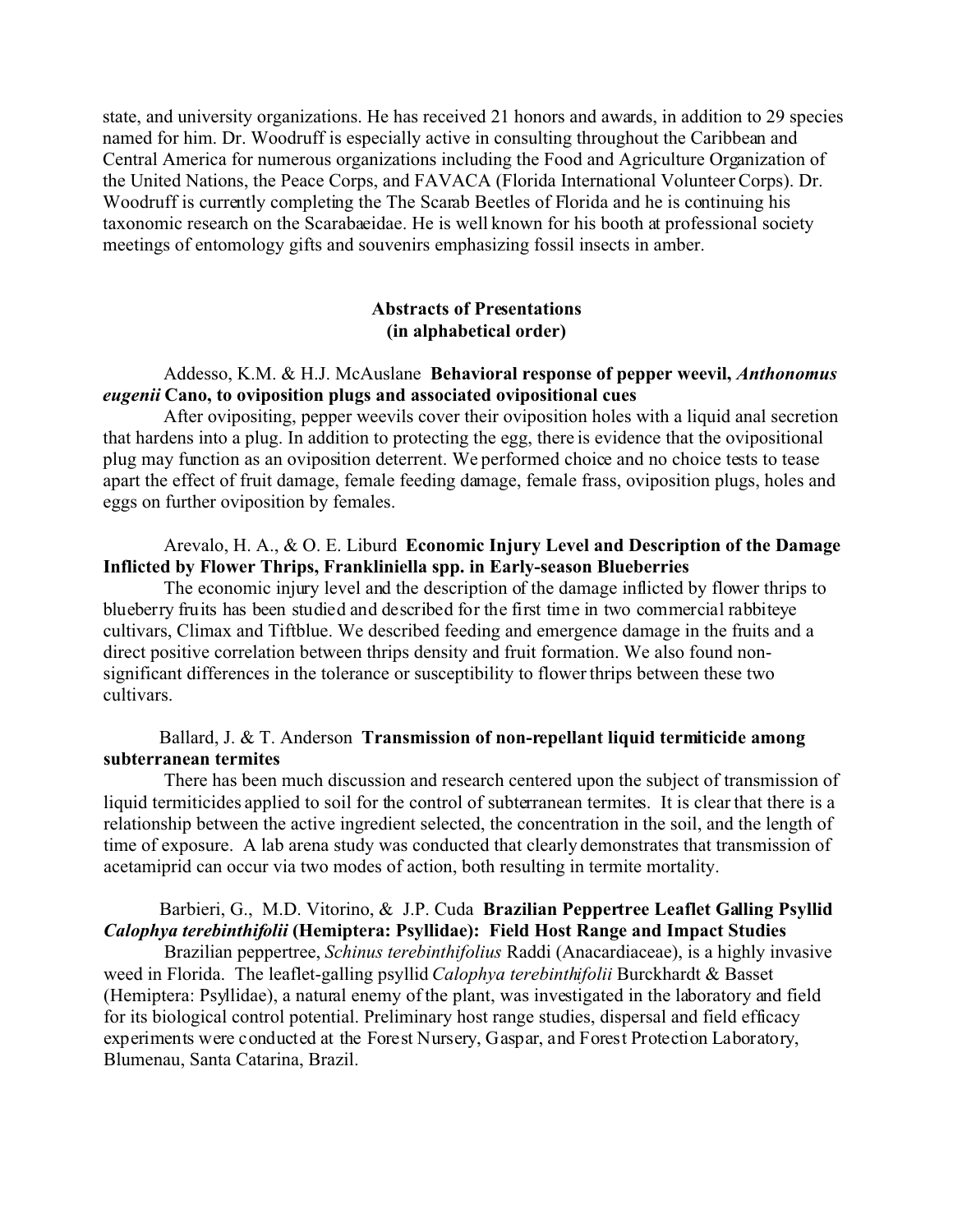## Bayer, B. & P. Koehler **Pest Defense Tubes in the Wall is an insecticide delivery system composed of perforated plastic tubing, which is installed into the walls of homes during construction**

This system is currently installed in more than 200,000 homes. The system was evaluated to determine the quantity of insecticide delivered by the tubes and its efficacy in controlling Periplaneta americana (L.) and Camponotus spp. Evaluations showed the quantity of insecticide delivered controlled these pests.

#### Box, J. R. **Bedbug management in Hotels and Single Family Residence**

PowerPoint Presentation with actual pictures of Bedbug management in a Hotel situation. Discussion of lack of control with Synthetic Pyrethroids and an upgrade to pyroles with and Insect Growth Regulator.

## Box, R. **The Re-Introduction of Cimex species Into the Residential/Commercial Arena in South Florida and New Management Techniques**

Since 2004, there has been considerable bedbug activity as reported by pest management professionals in our company. We have developed new procedures for bedbug treatments and procedures for showing our customers how to prepare their living quarters for treatments. I also will discuss educational materials that we provide to hotel personnel in both English and Spanish. I will discuss several cases of bed bug infestations that I have encountered.

# Boykin, L.M., R.G. Shatters, Jr., R.C. Rosell, C.L. McKenzie, R.A. Bagnall, P. De Barro, & D.R. Frohlich **Global Relationships of** *Bemisia tabaci* **(Hemiptera: Aleyrodidae) revealed using Bayesian Analysis of mitochondrial COI DNA sequence**

 We utilized a Bayesian phylogenetic technique to resolve previously unresolved global relationships of the major races of *Bemisia tabaci*. All COI DNA sequence data available in Genbank for B. tabaci world-wide (369 specimens) were obtained and the first well - resolved phylogeny for the B. tabaci species complex was produced. Nine major well- resolved (0.70 posterior probability or above) races were recovered. Relationships of the nine major *B.tabaci* races are discussed.

#### Brlansky, R.H. **Citrus greening disease: Another new disease for Florida citrus.**

Citrus greening disease, or huanglongbing, is another new challenge for the Florida citrus industry. Citrus greening disease was first discovered in 2005 and after years of fighting citrus canker the discovery of citrus greening only adds to the problems for the Florida citrus industry. Economic important exotic citrus diseases such as citrus greening have been known for many years and their potential threat to Florida was evaluated. A number of new diseases and pest have been discovered in Florida citrus. These include the most efficient vector of citrus tristeza virus the brown citrus aphid, citrus canker, citrus leafminer and the Asian citrus psyllid. What is known about citrus greening, research that is needed and present management strategies will be presented.

#### Cabrera, B. **Survey of Structural Wood-Infesting Beetles in Florida**

A survey of structural wood-infesting beetles was conducted between February 2004 and February 2006. Beetles were sent in by pest control companies, extension agents, homeowners or were collected by the author. A total of 94 samples consisting of over 320 specimens were obtained including 11 bostrichinae, 5 dinoderinae, and 38 lyctinae. Most of these specimens were non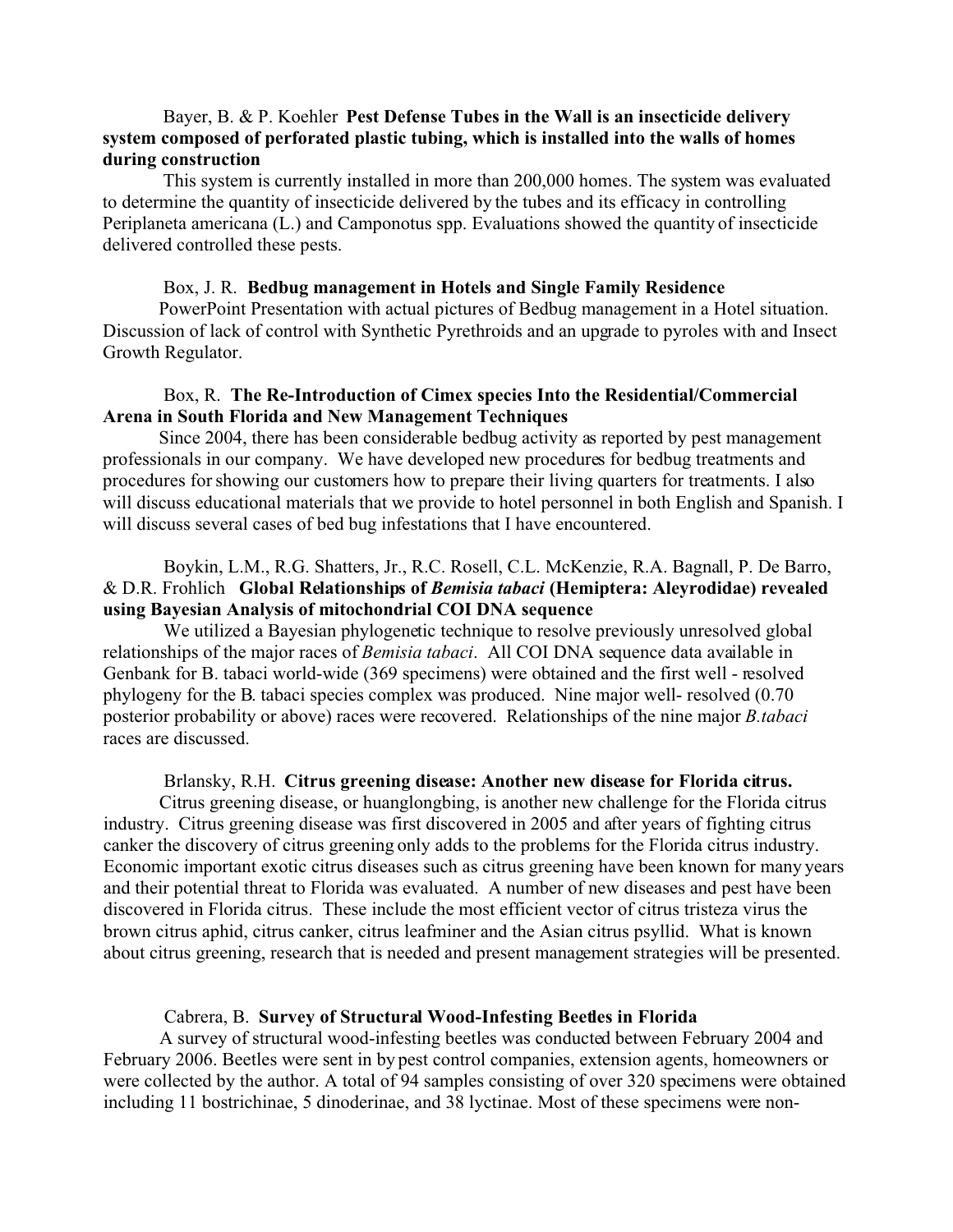endemic species. Infested wood products imported from overseas appear to be the source of many structural infestations in Florida.

### Cabrera, B. **Welcome and Introduction: An Overview of Bed Bugs**

Bed bugs have returned as a household pest in the U.S. They are unique and are a challenge to control. In Florida, infestations have been reported in hotels, motels, apartment buildings, and private residences. Treatments vary by pest control company and research is desperately needed. Education and training on bed bug detection, control, and prevention should be a priority for the pest control and hotel and lodging industries, and public health and medicine, among others.

## Carpenter, J. E., & O.G. Marti **Cytological attributes in eupyrene sperm bundles of F1 sterile males: Relevance to the sterile insect technique (SIT) for Lepidopterans**

 During an SIT program against lepidopteran pests, traps monitoring populations and overflooding ratios may capture unmarked F1 sterile males that cannot be distinguished from wild fertile males. Therefore, we examined eupyrene sperm bundles to see if there were differences between normal and F1 sterile males. We discovered that F1 males (sterile) from irradiated fathers can be distinguished from fertile males by the homogeneity of chromatin material in nuclei cluster of eupyrene sperm bundles.

## Cave, R.D. & C. Sciacchetano **Temperature-dependent development of the cycad aulacaspis scale,** *Aulacaspis yasumatsui* **(Hemiptera: Diaspididae)**

 Egg incubation, nymphal development time, and preoviposition period of the cycad aulacaspis scale, *Aulacaspis yasumatsui*, were measured at 6 constant temperatures. Egg incubation increased from 9.0 to 15.5 days at 32 C and 20 C, respectively. Nymphal development time decreased from 46.5 to 19.7 days at 18 C and 25 C, respectively. Preoviposition period varied from 13.5 to 7.9 days at 20 C and 32 C, respectively. The scale`s development time is compared to that of three of its natural enemies.

## Cherry, R., C. Rainbolt, & R. Nagata **Effect of Southern Chinch Bug on Weed Establishment in St. Augustinegrass**.

This study shows that southern chinch bug damage to St. Augustinegrass provides an opportunity for weeds to become established. Even after chinch bug infestations are reduced through insecticidal and/or natural controls, the weed problem remains

### Chiarelli, R.N., P.D. Pratt, C.S. Silvers, & T.D. Center **Influence of Temperature and Humidity on Life History Characteristics of** *Boreioglycaspis melaleucae* **(Hemiptera: Psyllidae), a Biological Control Agent of the Invasive Tree** *Melaleuca quinquenervia*.

The Australian native *Melaleuca quinquenervia* (Cav.) S. T. Blake is an invasive tree in South Florida that threatens biodiversity in the greater Everglades region. *Melaleuca quinquenervia* was first introduced to Florida in 1886 for agroforestry or horticultural reasons and has since spread aggressively, out competing native flora and forming dense monocultures. As part of a classical biological control program to establish top-down pressure on M. *quinquenervia* by reuniting the invasive plant with its natural enemies, the psyllid *Boreioglycaspis melaleucae* Moore was released in 2002 and established in the field. It remains unclear how *B. melaleucae* development, fecundity, and oviposition respond under a range of temperatures and humidities such as those found in southern Florida. The purpose of this study was to determine the influence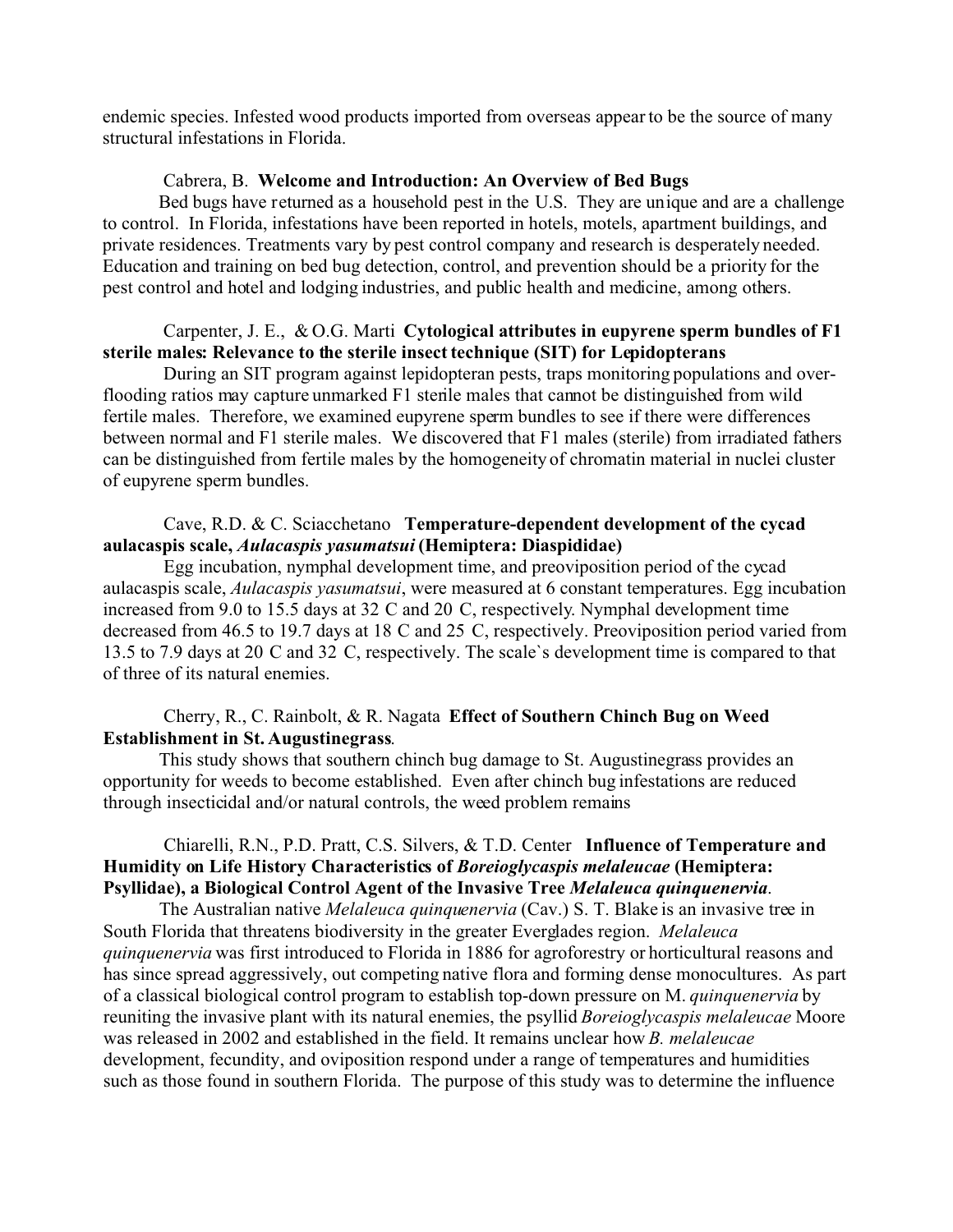of temperature, humidity and host plant terpenoid profile (chemotype) on *B. melaleucae* stagespecific development times and survival, oviposition rate, and fecundity.

## Cooper, T. **Ecological interactions between an invasive bromeliad-eating weevil,** *Metamasius callizona***, and two host bromeliads in south Florida,** *Tillandsia fasciculata* **and** *T. utriculata*

This paper looks at the ecological interactions between an invasive bromeliad-eating weevil, *Metamasius callizona* (Chevrolat), and two host bromeliads in south Florida, *Tillandsia fasciculata* Swartz and *T. utriculata* L. *Tillandsia fasciculata* propagates by seed and vegetative offsets; T. utriculata propagates by seed only. These two reproductive strategies result in different life histories for the plants, and different responses to the attack by M. callizona, specifically in seasonal patterns, survivability, persistence, and geographic movement.

## Copeland, C.S., M. Hoy, A. Jeyaprakash, M. Aluja, & J. Sivinski **Cytochrome C Oxidase sequence data distinguish a thelytokous subpopulation of** *Odontosema anastrephae* **from a morphologically identical arrenotokous subpopulation**

A thelytokous subpopulation of *Odontosema anastrephae* was collected from Vera Cruz State, Mexico, and compared to an arrenotokous subpopulation of *O. anastrephae*. The two subpopulations were unable to be distinguished on the basis of morphology. Mitochondrial sequence analysis, however, revealed that they could be distinguished by their Cytochrome C Oxidase, subunit I (COI) sequences. Comparison with COI sequences of other wasps of the Figitidae suggested that these two morphologically identical subpopulations may be separate species.

# Cox, D., D. Grosman, & J .J. Daccola **Innovation Under Pressure - Injecting Insecticides into Trees for Insect Control**

Trees are an important resource to life on earth. Protecting this resource from pestilence is becoming increasingly challenging with loss of broad spectrum chemicals, environmental concerns and an increasing number of exotic pest introductions. Tree injection equipment has evolved over the past decade to increase the use of this application technology on a broader scale. By injecting insecticides, many environmental and human exposure issues are minimized, with the benefit of increased and persistent control.

## Epsky, N. D., A. Walker, T. Weissling & A. Meerow **Biology and Damage of an Undescribed Baridine Weevil on Amaryllis**

The weevil subfamily Baridinae is comprised of several economically important species that cause damage to the roots and fruits of plants. In the early 1990`s, a baridine weevil was observed feeding on and occasionally killing amaryllis (Hippeastrum Herb) plants in Florida. A survey was conducted to document grower awareness of this pest and laboratory research was initiated to gather information on its basic biology.

# Ferguson, S. & O. Pineda **A Brief History of Leafminer Resistance Monitoring: From Bioassays to Molecular.**

 The leafminer, *Liriomyza trifolii*, a pest of vegetable and ornamental crops, has developed resistance to a large number of insecticides. Since 1990, we have conducted resistance monitoring to determine the incidence and level of resistance to cyromazine and abamectin. Until 2004, leaf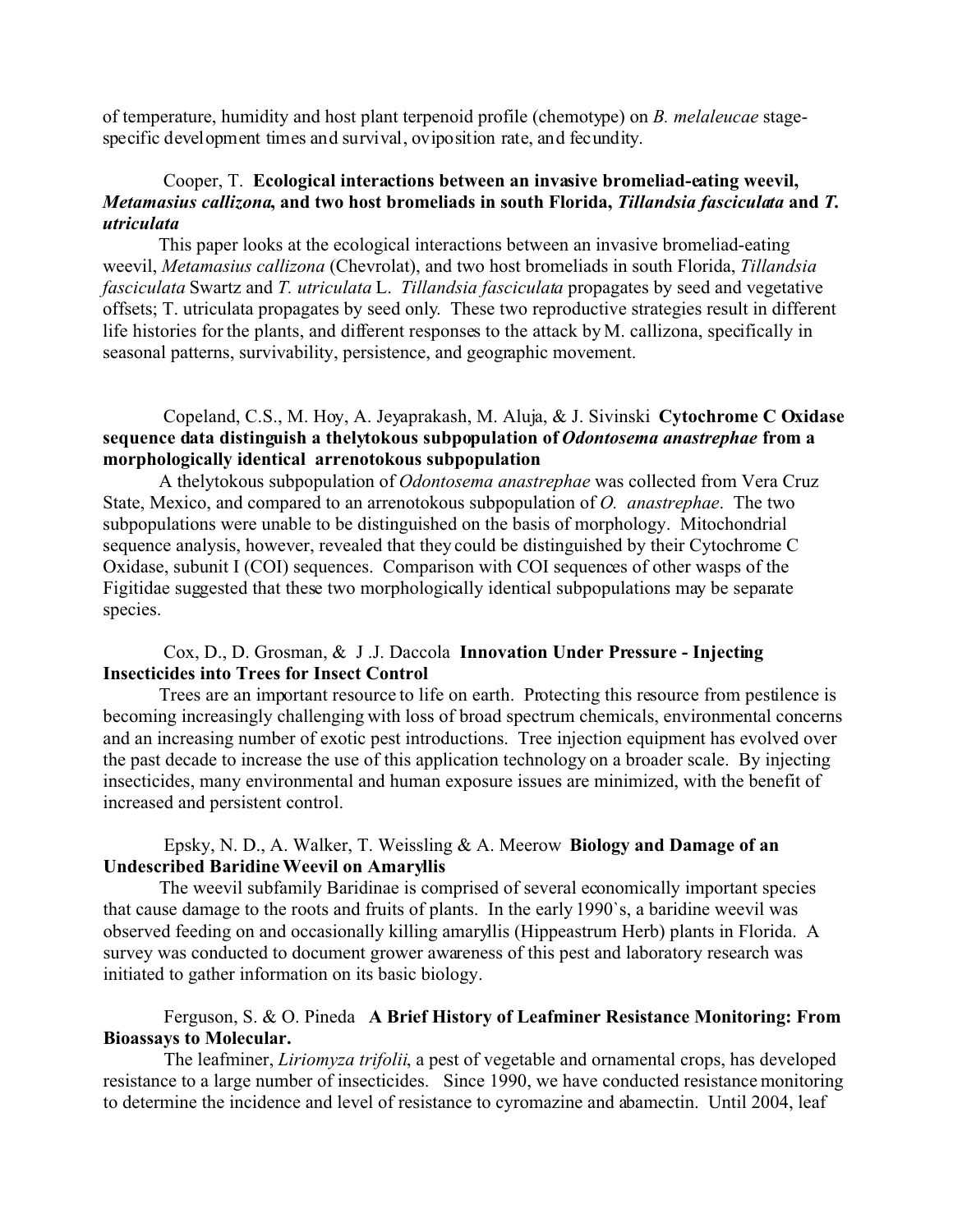dip bioassay was the test method used. Since then, we have developed molecular techniques, specifically PCR technology and now micro array technology, to detect resistance.

# Frank J. H., R. K. Sprenkel, & N. C. Leppla *Larra bicolor***: Spreading the wasps throughout Florida**.

Invasive *Scapteriscus* mole crickets (Orthoptera: Gryllotalpidae) have been the major pests of Florida`s turf and pastures. In the 1980s, three classical biological control agents were introduced from South America and established. Stock of a wasp, *Larra bicolor* (F.) (Hymenoptera: Sphecidae), from Bolivia, was released in and near Gainesville in 1988. Fortuitous observations showed that it had spread to several counties by 2001. Our team of observers is working to detect it in all remaining counties.

## Fraulo, A. B.& O. E. Liburd **Effect of Timed Releases of** *Neoseiulus californicus* **(McGregor) in Controlling the Twospotted Spider Mite in Strawberries**

*Neoseiulus californicus* has been shown to be an effective biocontrol agent for the twospotted spider mite in strawberries. A series of experiments were conducted to determine the time when *N. californicus* should be released. Results indicate that one early-season release may be able to achieve and maintain control throughout the season. Future work with GIS/hyperspectral imagery models will assess levels of mite damage as it relates to timed predatory releases.

## Funderburk, J. & J. Sharma **Thrips Associated with Native Orchids in Northern Florida**

 Eight species of native, terrestrial orchids in five genera were sampled in northern Florida. Thrips adults were collected in the flowers of each orchid species. Thrips larvae were collected in the flowers of five orchid species. Thrips represented four species of terebrantians from three genera and two species of tubuliferans. The nature of the associations between thrips and orchids will be discussed.

## Hahn, D. A. **Why should you care about flesh fly storage proteins?**

Unlike vertebrates, insects can accumulate substantial amino acid reserves in hexameric storage proteins. I have identified the major storage proteins of the flesh fly, Sarcophaga crassipalpis, described their abundance during immature and reproductive development, and use this information to infer their functional importance in metamorphosis and reproduction.

#### Halbert, S. **Discovery and spread of Asian citrus psyllid and citrus greening.**

Asian citrus psyllid was found for the first time in Florida in June, 1998 in Delray Beach. In about 6-12 months, it became established in south Miami-Dade County. From there, it spread on locally grown Murraya paniculata plants to much of the rest of Florida through the discount store trade. Nearly all the subsequent county records were from retail stores. Huanglongbing (citrus greening disease) was found for the first time in Florida in August, 2005. Infected plants have been found as far north as Sarasota, Sebring and the northern boundary of St. Lucie County. Both residential and commercial citrus trees are known to be infected. Huanglongbing apparently has moved via both plant material and insect vectors.

#### Hall, D. G. **Asian citrus psyllid - biology and seasonal ecology**

 The seasonal ecology of *Diaphorina citri* was investigated in a non-irrigated citrus grove of mature orange trees beginning January 2005 in east central Florida. No insecticides were applied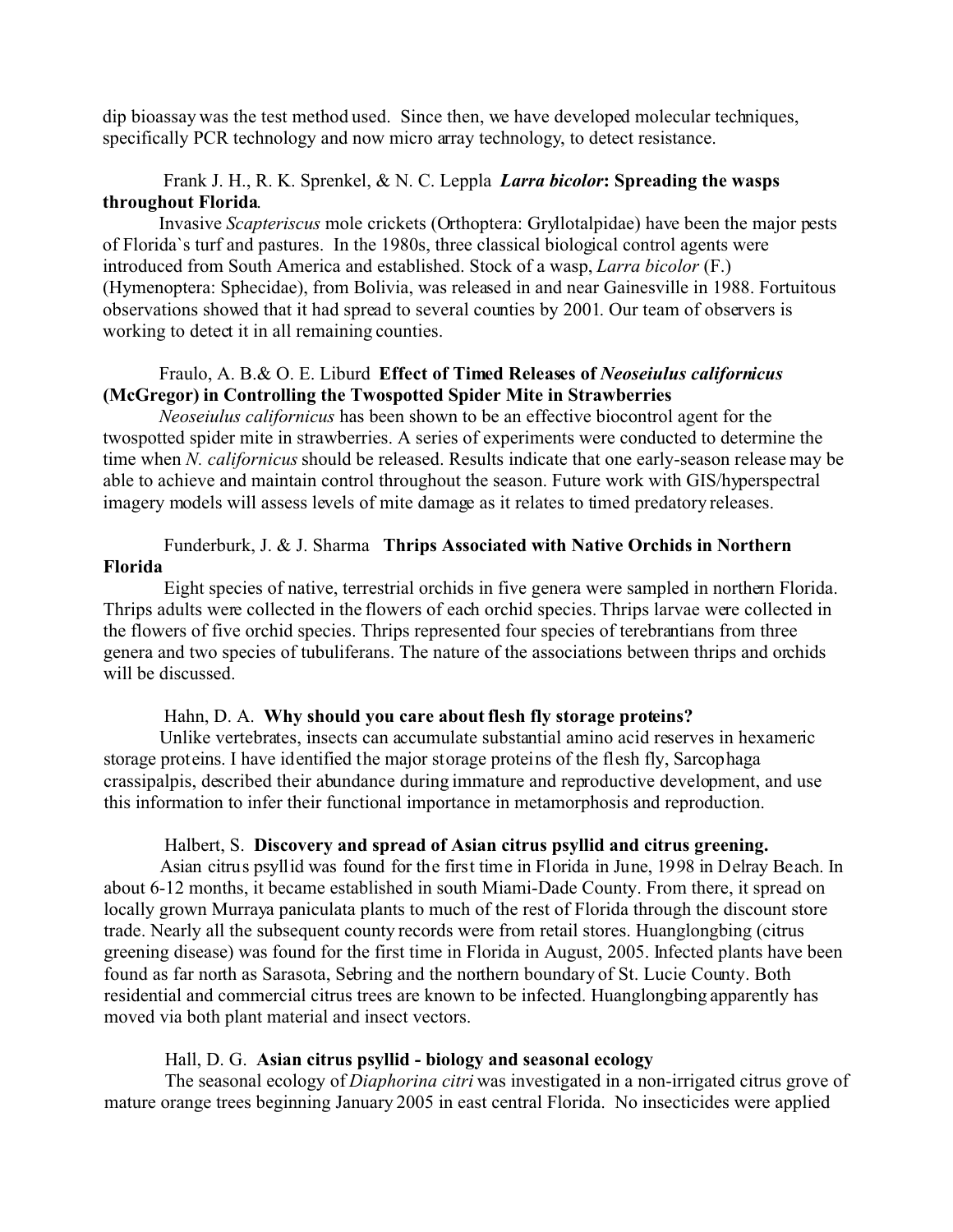during the study. Predators including lady beetles, lacewings and syrphid flies were observed during the study, and a population of the parasitoid *Tamarixia radiata* was established in the grove. Phenology of *D. citri* was assessed weekly using counts of adults on yellow sticky cards (7.8 x 12.8 cm) placed in trees, counts of adults per pair of mature leaves, and counts of adults, eggs and nymphs on vegetative flush shoots. A mean of 150 adults/trap/wk was observed during one week of the study, but peak means of 30 to 50 adults/trap/wk were more common. A mean of 0.8 adults/leaf pair was observed during one week of the study, but peak means of 0.1 to 0.2 adults/leaf pair were more common. Peak means of 50 to 65 eggs/flush shoot and 40 to 65 nymphs/flush shoot were observed during the study. A mean of 2.0 adults/flush shoot was observed during one week of the study, but peak means of 0.5 to 0.8 adults/flush shoot were more common. Relative abundance of vegetative flush was assessed weekly by counting the number of foliar flush shoots within a  $15x15x15$  cm frame slipped into the outer edge of a tree with the end of a branch inside the frame. Means of 1 or more shoots per sample generally indicated an abundance of vegetative flush, with means of 1 to 4 shoots per sample constituting a minor to moderate flush and means of 5 to 10 constituting a major flush in this particular grove. Sticky traps and samples of mature leaves indicated that adult *D. citri* were present continually in the trees but sometimes at very low levels for extended periods of time. During fall and winter 2005-2006 when little or no flush was produced by the trees, mean numbers of adults dropped from 3.5/trap/wk to 0.0-0.5/trap/wk. Immatures and adults were consistently abundant during the summer months in association with vegetative flush and sometimes abundant during other times of the year in association with flush. No data were collected on infestations of *D. citri* on blooms, but general observations indicated populations did not develop on young blooms present in the grove during March 2005 nor during March 2006. Observations during a late bloom during May 2006 revealed *D. citri* readily oviposits and develops on young developing blooms. Earlier research (1998-2000) showed peak D. citri populations in Florida during the summer, relatively large populations during October-December, and low populations from December through May. Evidence to-date indicates outbreaks of D. citri in Florida citrus consistently occur during the summer but may develop at any time of the year depending on environmental conditions and the availability of flush.

## Handler, A. M.& G. J. Zimowska **New transformation vectors for improved SIT and ecological safety in tephritid species**

To create transgenic tephritid fruit fly strains for biological control new genetic transformation vectors have been developed for improved sterile insect technique and improved ecological safety. For SIT, vectors have been tested that have strong red fluorescent thoracic phenotypes for field detection and fluorescent sperm for sperm identification and potential genetic sexing. A new vector system has been integrated into the Caribbean and Mediterranean fruit fly that allows post-integration transgene stabilization to ensure strain integrity.

## Hertz, J. C. **Bed Bug Rearing and It`s Obstacles**

The resurgence of bed bugs in the U.S. has left entomologist scrambling to reacquaint themselves with this once common blood-sucking pest. Laboratory rearing of this insect is essential to overcoming the educational and research gap that has developed over the last five decades. Research protocols, feeding methods, environmental conditions, and funding have been obstacles that researchers have had to face. I will discuss these obstacles and report on the status of the colonies at UF.

## Hertz, J. C. **Evaluation of Fipronil-Impregnated Cords for House Fly Control**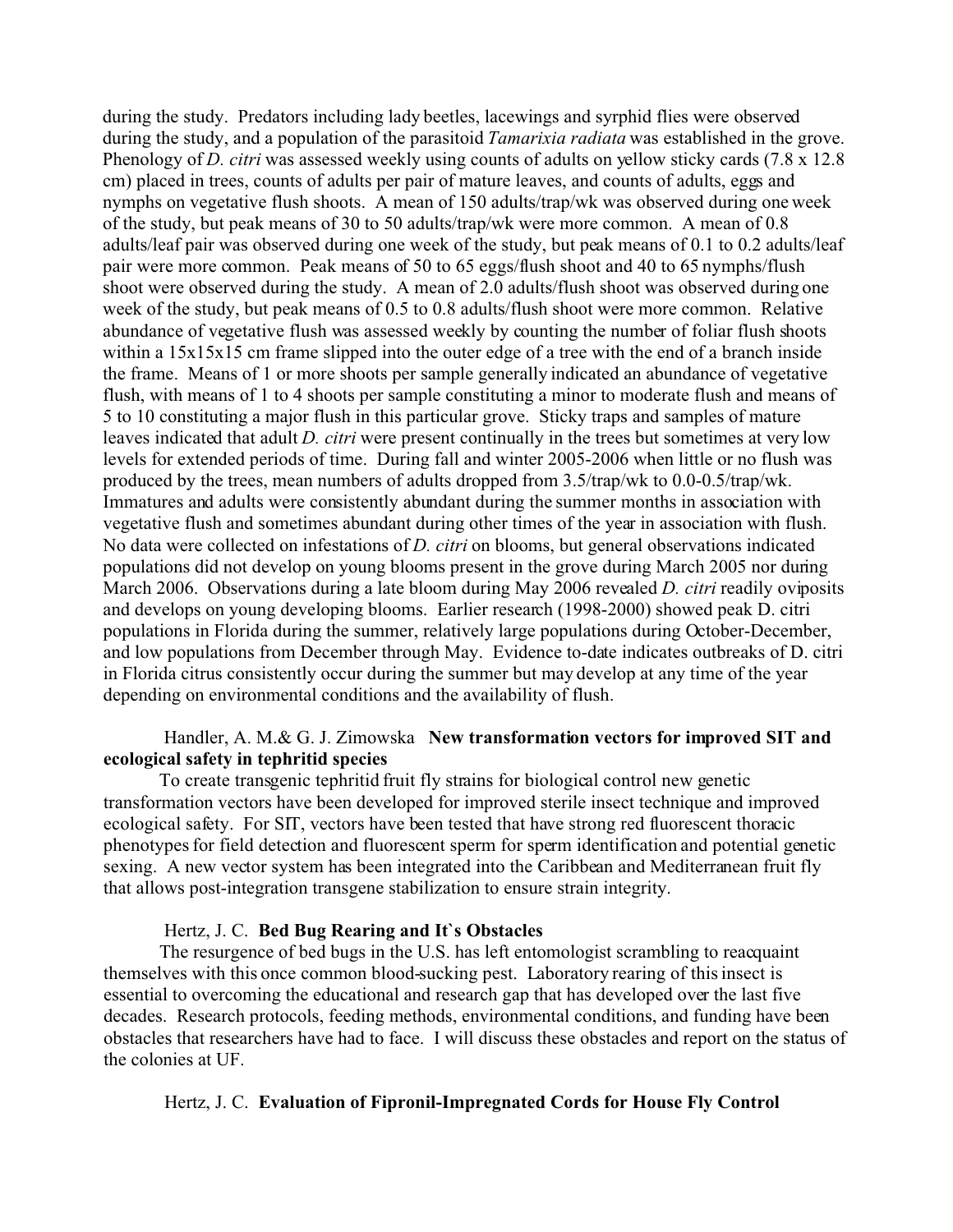The use of insecticide-impregnated cords was a common technique used to control filth flies in the mid-20th century. This study evaluated five different natural and synthetic fipronilimpregnated cords for potential use for house fly control. Each cord obtained effective control within 72 hours. Wool cord was significantly more effective than the other cords, having reached effective control at 24 h. Preliminary results indicate that fipronil-impregnated cords would be a useful tool for house fly control.

#### Hope, J. H. **Bed Bug Control - Field Trial Results**

The common bed bug, *Cimex lectularius*, is difficult to control. Treatment with insecticides is the most used strategy by pest management companies for effective control. There have been few reports on the outcome of insecticide treatments in field studies. Results of field trials conducted in 2005 from insecticide treatments will be reported

### Houseworth, D. **Turf Insect Management, Acceptance of New Innovations in the Past and in the Present**

During the last 40 years there has been a tremendous change in the way insect pests are managed by turf managers. Advances in the biology of pests infesting turf, development of IPM programs, regulatory pressures, public attitudes towards use of pesticides and development of safer and more specific insecticides have required that turf managers constantly change the way they think about turf insect pest management and be amenable to looking at new ways of attacking old problems with new solutions. Some of the major changes to turf insect pest management over the last 40 years will be discussed.

# Howard F. W. & G. S. Hodges **The West Indies mahogany scale,** *Conchaspis cordiae***, an unusual scale insect recently found in Florida**

*Conchaspis cordiae* Mamet (Hemiptera: Conchaspididae) was recently found in Florida for the first time, and is now widely distributed in southeastern Florida. It has thus far been found in Florida only on mahoganies (*Swietenia* spp. and *Khaya* spp., family Meliaceae). Aspects of the biology of this unusual scale insect will be discussed.

## Hunsberger, A., M. Crane, & C. Miller **Stop the Invasion: Empowering Teachers with Knowledge of Invasive Species**

To help educate the public about invasive species, we developed an educational program for school teachers to improve their knowledge of invasive plants and animals. Annual full-day trainings allowed teachers to identify invasive species, learn how insects are used as biocontrol agents, and tour natural restoration areas. A variety of lesson plans, classroom curriculum, and activities were provided for teachers to implement in the classroom. It was estimated that at least 6,000 students (3rd -12th grades) were taught this information each year.

## Hunter, W. **Gene Expression in two leafhopper vectors of Pierces Disease of grapes, Glassy-winged sharpshooter and Blue-green sharpshooter**

Leafhopper vector biology was examined between two vectors of the bacterial pathogen *Xylella*, which causes Pierces Disease of grapes. Leafhopper cDNA libraries were used to examine genes linked to feeding. Homologous genes in both insects were compared and their importance to feeding and pathogen transmission is discussed.

#### Hunter, W. **Gene Expression in Asian Citrus Psyllid. Vector of citrus greening**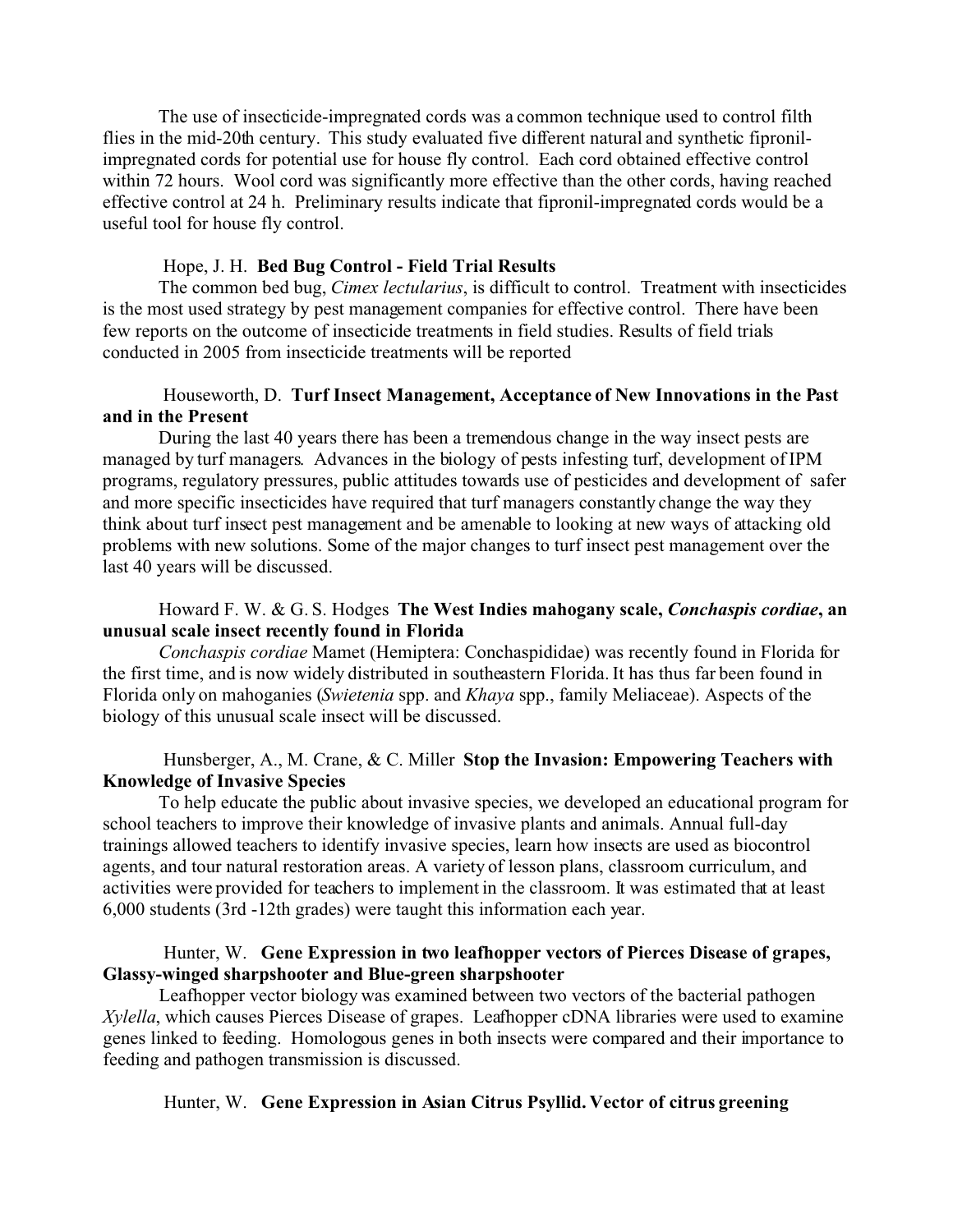Psyllid biology was elucidated by genetic sequencing. Described is the first data set of expressed sequence tags, from *Diaphorina citri*, Asian citrus psyllid. The cDNA library was derived from adults due to their significance in spreading a bacterium which causes a serious disease of citrus, Huanglongbing, a.k.a. `Citrus greening disease`. Over 5,906 cDNA clones were sequenced, to produce 2,123 total assembled sequences. The transcripts were annotated and identities to homologous genes will be discussed.

### Kairo, M.T.K., A. Francis & M. Haseeb **Taking the war against invasive species offshore**

Many invasive species have gained a foothold in Florida by way of the Caribbean. The Center for Biological Control is conducting research offshore, in collaboration with Caribbean partners on species considered to be high risk threats. The goal is to generate essential knowledge to facilitate rapid action. Initial efforts are focused on two mealybugs, *Planococcus minor* and *Planococcus lilacinus*. Another component of the work is focused on documenting invasive species threats present in the Caribbean.

# Kendra, P. E., M. K. Hennessey, E. M. Jones, W.S. Montgomery & N.D. Epsky **Backyard Composting of Infested Fruit: A Potential Pathway for Introduction of Anastrepha Fruit Flies (Diptera: Tephritidae) into Florida**

Disposal of infested fruit directly into the environment is a potential pathway for pest introduction. This study estimated the likelihood of exotic fruit flies entering south Florida through backyard composting. Grapefruits infested with Caribbean fruit fly larvae, *Anastrepha suspensa* (Loew), were discarded on outdoor compost piles and adult emergence was monitored for 30 days. Despite high mortality  $(\sim)0\%$  from compost relative to control fruits, potentially-mated females emerged from 18 of 40 (45%).

## Kern, W. H. Jr. **Africanized Honey Bees (***Apis mellifera scutellata***) training for First -- Responders in Florida**

The Africanized Honey Bees (*Apis mellifera scutellata*) was declared as established in Florida in 2005. First-responders (fire/rescue/police) are often called to emergencies that might involve these highly defensive bees. It is important for them to understand the need and types of protective clothing and how to neutralize an agitated AHB colony with materials available on their vehicles. Tests were conducted using Class A fire-fighting foam, Class B fire-fighting foam, AFFF fire-fighting foam, and dishwashing soap at 0.5, 1.0, 2.0, 5.0% concentrations to determine knockdown and mortality to honey bees.

## Kern, W. H. Jr., & G. W. Hayes, Jr. **History of Africanized Honey Bees (***Apis mellifera scutellata***) in Florida**

The Africanized Honey Bees (*Apis mellifera scutellata*) is a subspecies of the introduced honey bee we are all familiar with. It was imported into Brazil from southern Africa in 1956. The goal was to improve the domestic honey bee to be better suited to tropical environments. Once they escaped management in 1957, they expanded their range in the Neotropics rapidly. They reached Texas by 1990 and then spread westward. AHB were expected to reach Florida by 1995. Interception monitoring and trapping at Florida`s deep water shipping ports delayed this invasive subspecies from becoming established in Florida until after 2003. In 2005, the number of reports of authenticated AHB colonies in the state indicated that they had become established and was reported by the Florida Department of Agriculture and Consumer services. That same year,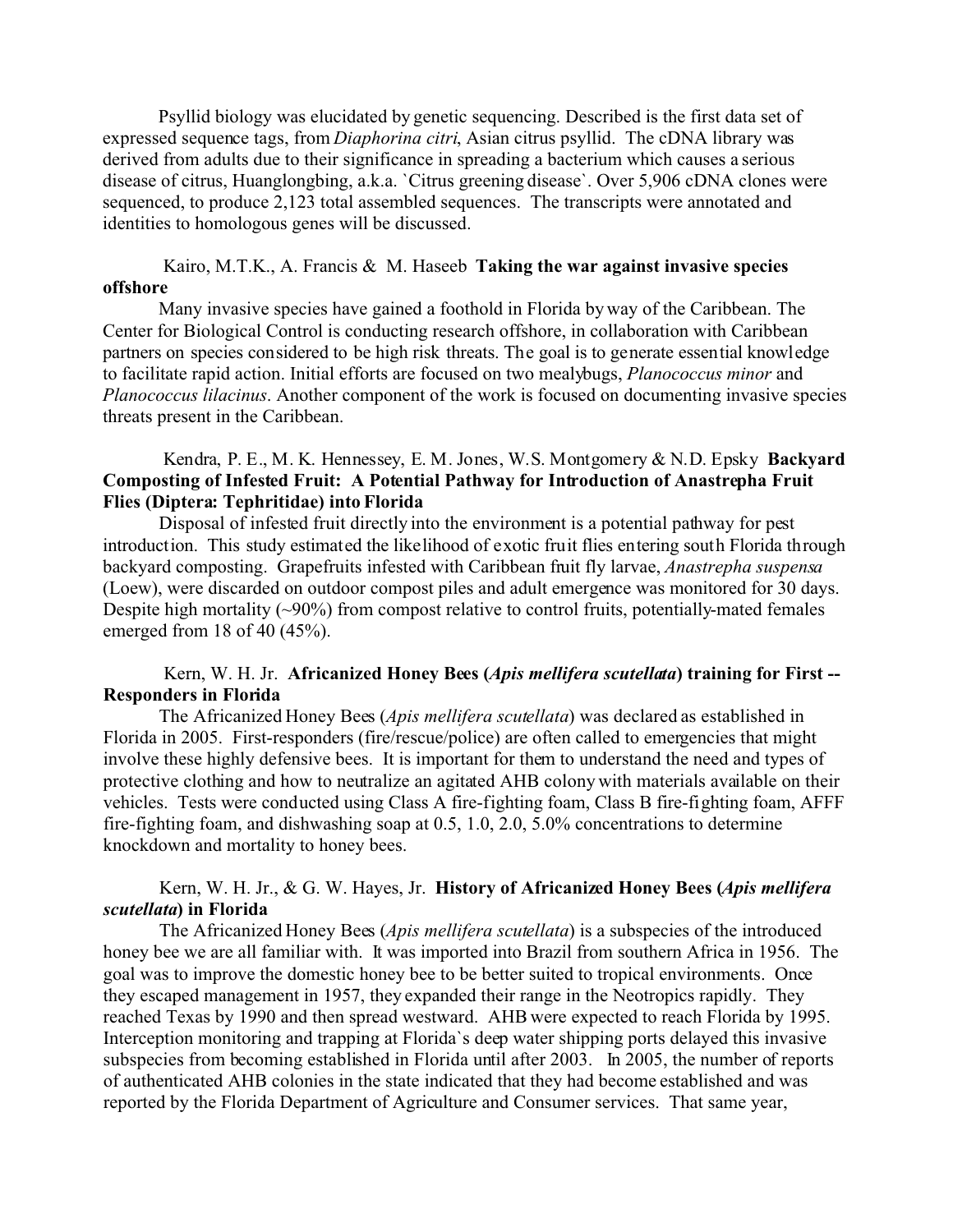FDACS, Division of Plant Industry funded an AHB Extension Project with the University of Florida.

# Kern, W. H, Jr. **Africanized Honey Bees (***Apis mellifera scutellata***) training for First Responders in Florida**

The Africanized Honey Bees (*Apis mellifera scutellata*) was declared as established in Florida in 2005. First-responders (fire/rescue/police) are often called to emergencies that might involve these highly defensive bees. It is important for them to understand the need and types of protective clothing and how to neutralize an agitated AHB colony with materials available on their vehicles. Tests were conducted using Class A fire-fighting foam, Class B fire-fighting foam, AFFF fire-fighting foam, and dishwashing soap at 0.5, 1.0, 2.0, 5.0% concentrations to determine knockdown and mortality to honey bees.

# Koehler, P. G. **Impact of Africanized Bees on the Pest Management Industry in Florida**

The discovery and spread of Africanized bees in Florida has resulted in a need for pest management services for this new pest. Bee management service has not been provided by most companies. The types of service needed by consumers for Africanized bees are swarm trapping, bee exclusion, swarm control, bee colony control, and bee colony removal. Pest control industry preparation for providing these needed services will be discussed.

# Kostromytska, O. S. & Buss E .A. **Biology and management of** *Tomatus subtropicus* **in St. Augustinegrass**

*Tomarus subtropicus* Blatchley is a major pest of turfgrass along Coastal Florida. Based on soil sampling and black light trapping in southwest Florida, *T. subtropicus* is univoltine. Adult maturation, mating and oviposition in soil precedes flight activity by about 5 weeks. Grubs can feed on St. Augustinegrass, bahiagrass, centipedegrass, seashore papalum, bermudagrass and zoysiagrass roots. Preventive insecticides kill  $> 75\%$  of first instars in the greenhouse, but commercial applicators have reduced efficacy on home lawns.

Legaspi J. C., M.A. Jervis & B.C. Legaspi, Jr. **Ovigeny in selected generalist predators**

Most of the research on ovigeny (egg production and development in adult female insects) and the ovigeny index (proportion of maximum potential lifetime complement that is mature at female emergence) has been performed on parasitoids. However, ovigeny should be applicable to insects generally. We documented the spined soldier bug predator, *Podisus maculiventris*, to be strongly synovigenic, which is the first study on ovigeny known in insect predators. We initiated a survey of ovigeny in predators across several genera.

## Leibee, G. L. **An Eriophyid Mite on** *Loropetalum*

*Loropetalum* (especially cultivar `Ruby`) plants with symptoms of deformed leaves and shortened internodes are often infested with eriophyid mites. The use of miticides has presented mixed results. Studies were conducted to evaluate the efficacy of insecticides and miticides at controlling this mite. Carbaryl, followed closely by abamectin and dimethoate, was found to be the most effective at reducing damage and/or numbers of mites. Results also confirmed that the mite was the cause of the symptoms.

Leppla N. C. & J. P. Cuda. **Common Myths About Lovebugs, Florida Folklore**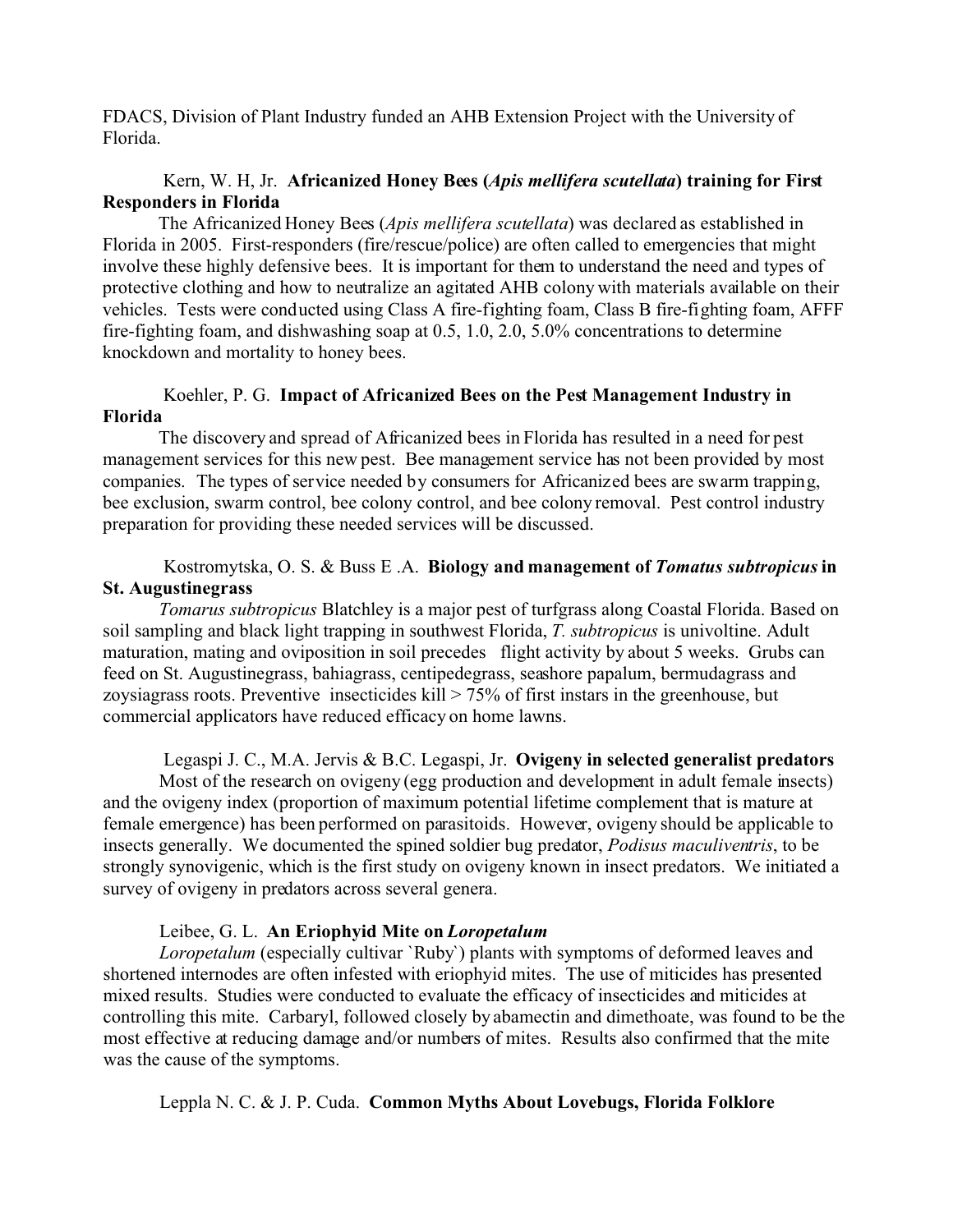The lovebug, *Plecia nearctica*, is a nuisance pest that is abundant for a few weeks each year in Florida in May and September. These small flies are a real bother for drivers but good for carwash businesses. They live for only a few days as they mate and disperse. The larvae are beneficial because they help recycle decaying organic matter. Lovebugs do not bite, sting, poison or spread diseases and they can usually be avoided.

#### Leppla, N. C. & J. L. Gillett **IPM Florida Success Stories, The First Five Years**

The Florida statewide integrated pest management (IPM) program addresses pests and plant diseases in agricultural, community and natural settings. New pest management projects have been developed and implemented in collaboration with researchers, extension agents, and stakeholders. The key to IPM Florida`s success is developing strong partnerships

#### Li, H.-F. & N.-Y. Su **How do Formosan subterranean termites create tunnel space?**

A previous field investigation described the total length of an entire Formosan subterranean termites (FST) gallery system as 580 meters and the total space was estimated to be over 34,800 cm<sup>3</sup>. It has been speculated FST create tunnel space by compacting soil, because soil was seldom removed to a great extent. The objective of this study is to test this soil-compaction hypothesis. In this study, three group sizes, 50, 100, or 150 termites were introduced into two-dimensional arenas with sand substrate for tunneling. The density of unexcavated sand, and sand deposited by termites at 24 or 48 hrs was recorded. Contrary to the hypothesis, the deposited sand was less dense than the unexcavated sand in the all replications and thus we rejected the soil-compaction hypothesis. Instead, we offered another hypothesis that termites gain the tunnel space as a result of consuming wood. The bioassay with several pieces of wood and 100 termites was conducted. The volume of consumed wood in 30 days was significantly higher than the volume of feces. The increased space is approximately 50% of volume of consumed wood. Two mechanisms of creating space by consuming wood were discussed. First, metabolic reaction converts solid wood into metabolic gas. Second, lower density wood was converted into higher density feces.

### Mankin, R. W. & P. W. Taylor **A comparative analysis of Mediterranean and Queensland fruit fly wing-buzzing sounds associated with mating**

Male Mediterranean and Queensland fruit flies both produce wing-buzzing sounds during courtship but the functional role of the sounds is not clear for either species. In further consideration of the roles of these sounds, we report on a video and acoustic analysis of Queensland fruit fly courtship bouts, and on comparisons with Mediterranean fruit fly courtship, as well as wingbeat frequencies of general flight.

## Mannion, C.M. & J.E. Pena **Management of the Asian Citrus Psyllid,** *Diaphorina citri* **(Homoptera: Psyllidae) on Orange Jasmine**

The Asian citrus psyllid, *Diaphorina citri* is a pest of citrus and close relatives of citrus. This psyllid is an efficient vector of the bacterium that causes citrus greening. Orange jasmine, Murraya paniculata, is a common landscape and production plant in south and central Florida and is a host of the psyllid. High populations of the psyllid can be found on orange jasmine in the south Florida landscape. There has been increased interest in management of this pest with the recent confirmation of citrus greening in Florida. Currently there is a compliance agreement for growers shipping orange jasmine from infested areas. Surveys for natural enemies (predators and parasitoids) of the psyllid were conducted in one citrus grove and in several orange jasmine hedges in Homestead, FL. Predators (e.g., reduviids, chrysopids and syrphids) were commonly found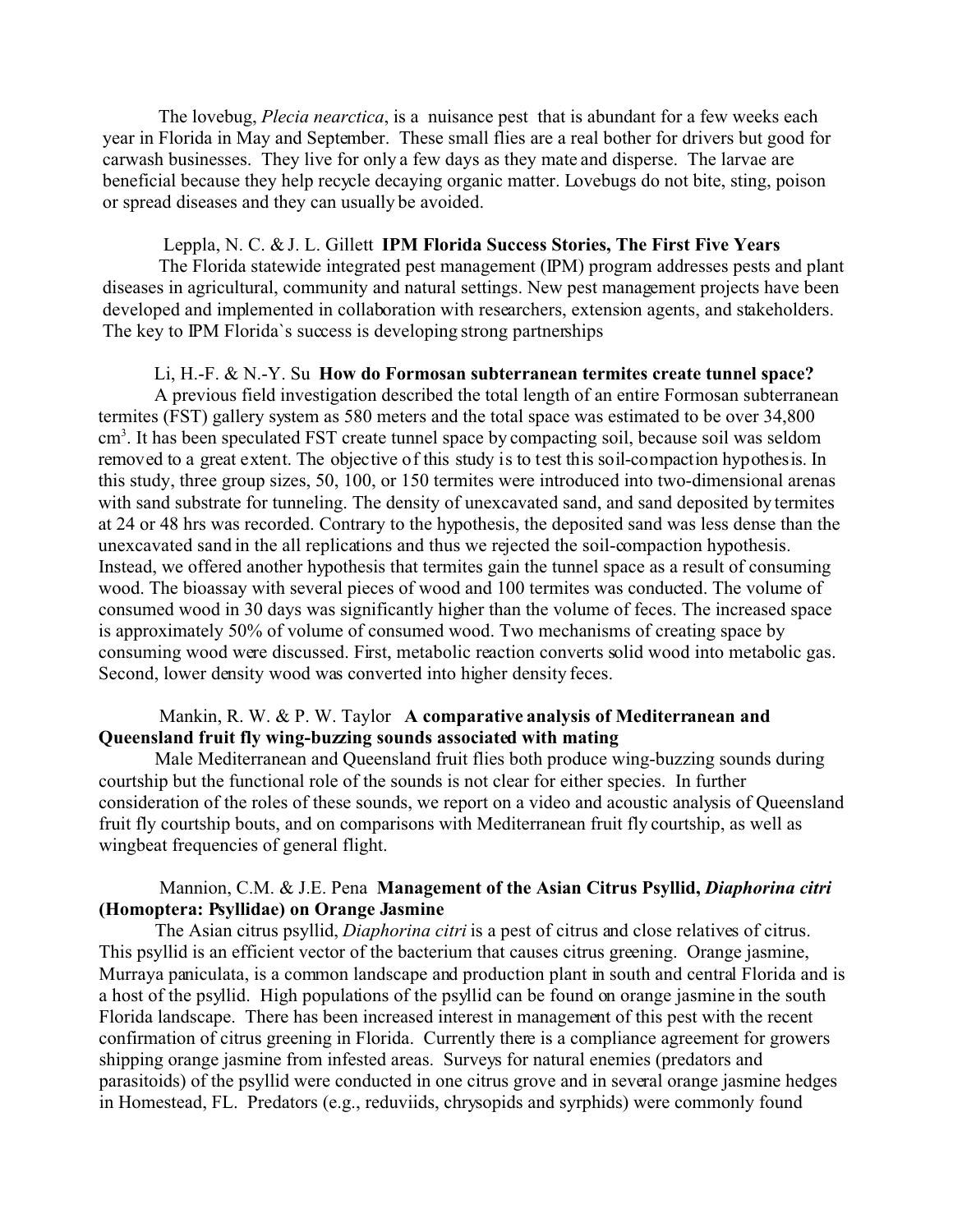preying on the psyllid. Overall parasitism was less than 5 percent. Studies were conducted to determine the efficacy of pesticides on psyllid populations (eggs, nymphs, and adults) on orange jasmine. Insecticides commonly used for psyllids or other homoptera were applied either as foliar or drench treatments. Pyrethroids, neonicotinoids, and the combination products of pyrethroids plus neonicotinoids provided the best control.

#### McKenzie, C. **Detection and Spread of Biotype Q in the United States**

Biotype Q of *Bemisia tabaci* was first detected in the United States on poinsettias from a southwest retail outlet during Christmas 2004. Although indistinguishable in appearance from silverleaf whitefly (biotype B), these insects are much less susceptible to insect growth regulators and many neonicotinoid insecticides. Molecular techniques used to distinguish whitefly biotypes include esterase assays, COI DNA sequence, and microsatellites. During the past 18 months, biotype Q has been detected in 22 states and appears to be spreading.

#### Meagher, R. L., J. Brambila, & E. Hung **Searching for Exotic** *Spodoptera* **Species**

We used sex pheromone-baited traps to collect native and exotic *Spodopter*a spp. moths at an orchid nursery in Lake County, FL. Lures for *S. eridania*, *exempta*, *exigua*, *frugiperda*, *littoralis*, *litura*, *praefica*, and *Pseudaletia unipuncta* were placed in bucket traps that surrounded the greenhouses of the nursery. No exotic species have been collected, but *S. albula* and *S. latifascia* were collected in traps with *exempta* lures, fall armyworm was collected in frugiperda lures, and southern armyworm was collected in *eridania* lures.

#### Mellinger, C. **Innovative IPM Preventive Practices for Tomato and Pepper**

The implementation of monitoring for beneficial insects in and around the tomato and pepper cropping systems has been a major contribution to preserve and/or increase the already existent bio-regulation of insect pests. Glades Crop Care has been using that approach to move growers forward in the IPM continuum. There are several examples of how that strategy has been implemented at the locations where Glades Crop Care provide services. Broad-spectrum and biorational insecticide applications are recommended based on the population dynamics of the pest and beneficials. Pest control recommendations based on chemical control are aimed to be implemented when they are less detrimental to the pest`s natural enemies in order to preserve naturally existing bio-regulation. Also, studies conducted on pepper have demonstrated that thrips` populations are lower in pepper fields that had sunflowers as a companion crop. The lower number of thrips found in those fields can be attributed to the bio-regulation provided by higher number of the predator Orius insidiosus (Say) (Hempitera: Anthocoridae). Another comprehensive study researching the population distribution of the pepper weevil, Anthonomus eugenii Cano (Coleoptera: Curculionidae), in the southwest part of Florida demonstrated that the pepper weevil utilizes black nightshade as an alternative host. Farmland areas in which black nightshade populations were reduced by cultural practices had significantly lower number of pepper weevils in the pheromone traps and in the crop.

# Newsom L., V. Pedibhotla, J. Mitchell & T. Holt **Alverde® (Metaflumizone) A Novel New Insecticide for Control of Key Insect Pests in Vegetables**

Alverde® (metaflumizone) also known as BAS 320 I is a new semicarbazone broadspectrum insecticide. Studies indicate that it has low toxicity to beneficial insects, pollinators, man, and other non-target species. The novel mode of action of Alverde® will make it an ideal candidate for insect resistance management programs in rotation with other modes of action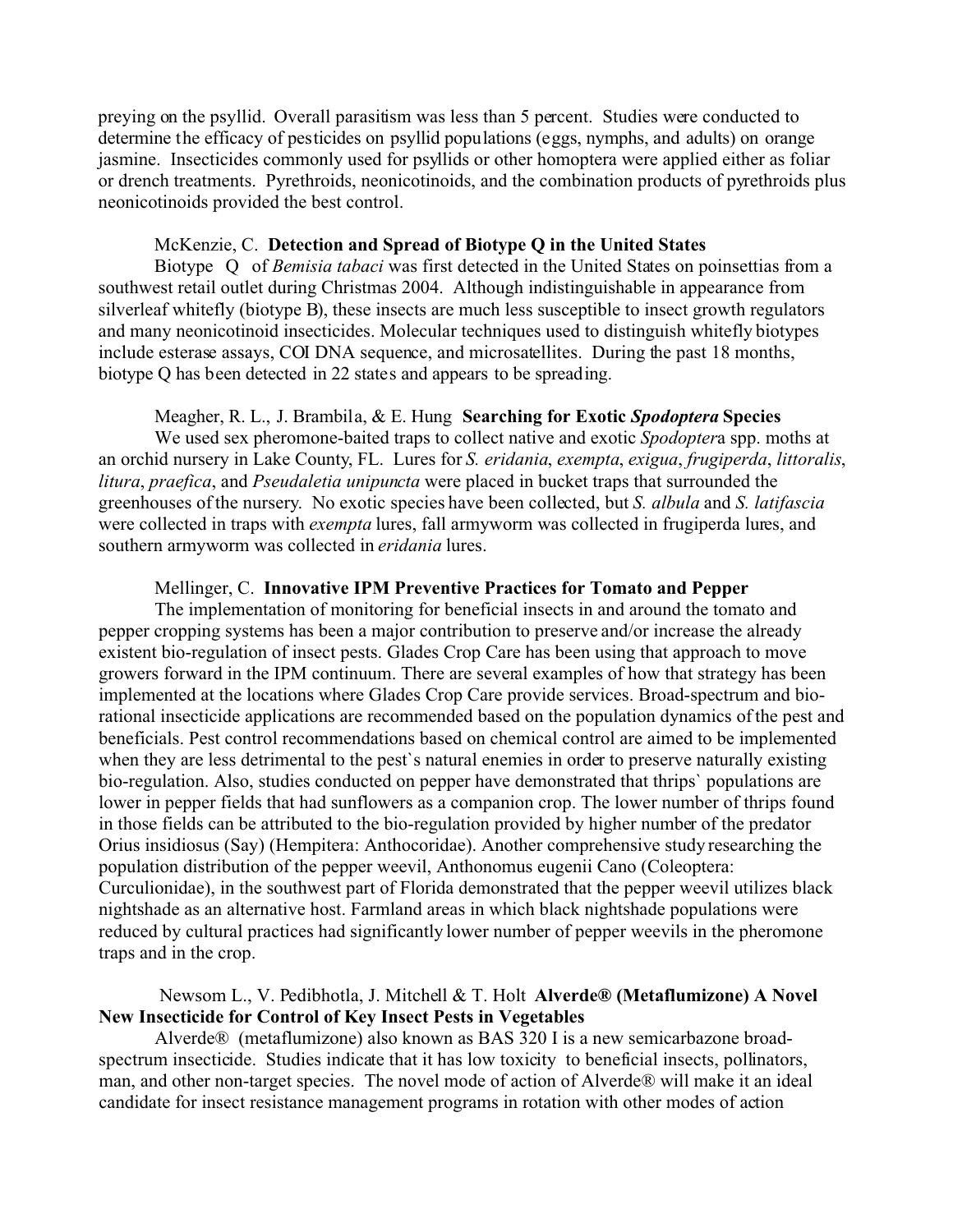chemistries. Metaflumizone belongs to a new chemical class of sodium channel blocker insecticide (SCBI) that does not require bio-activation (metabolism) by insects to become active. Registration for Alverde® is expected by 4Q2006. Field trials indicate that Alverde® controls insects harmful to Florida vegetable production including such species as Plutella, Pieris, Manduca, Trichoplusia, and Spodoptera. Key crop segments submitted for EPA approval include potatoes, fruiting and leafy vegetables, cole crops, and cotton.

## Northfield, T. D., & R. F. Mizell III **Access Curculionoidae: using a comprehensive weevil database to evaluate evolutionary trends**

A database has been created to store information on the superfamily Curculionoidea. The information can be used to look at evolutionary trends within the superfamily to make predictions about weevils that have not been studied. We used the database to evaluate trends in weevil semiochemical use, and found that pheromone use appears to have evolved at least three times within the superfamily. We have also noticed trends in pheromone complexity within monophyletic groups.

#### Nuessly, G. & R. Nagata **Greenbug Aphid Damage to Warm Season Turfgrasses**

A new biotype of greenbug aphid, Schizaphis graminum (Rondani) (Hemiptera: Aphididae), was discovered feeding on seashore paspalum turfgrass in Belle Glade, Florida in November 2003. Damage to warm season turfgrasses consists of water soaked lesions surrounding feeding sites within 24 hr followed by chlorosis and necrosis of leaf tips or entire blades within 96 hours. Sensitive grasses include varieties of seashore paspalum, zoysia grass, and Bermuda grass.

# Nyoike, T. & O. Liburd **Effect of living and synthetic mulches with and without a reduced risk insecticide for the control of whiteflies and aphids in cucurbit**

Whiteflies and aphids are key insect pests in Florida cucurbits. To manage these pest densities and their related problems living mulch (buckwheat) and synthetic mulches (reflective and white) with and without a reduced-risk insecticide (Admire 2F) were evaluated. Results indicated that living mulch had a higher mean number of natural enemies compared with other treatments. Overall, reflective mulch with the reduced-risk insecticide reduced whitefly and aphid densities and had higher yields.

## O`Meara, G. F. **Oslo Riverfront Conservation Area: the land surrounding the Florida Medical Entomology Laboratory**

The Oslo Riverfront Conservation Area (ORCA), a 442 acre preserve, was established with public funds to protect endangered ecosystems/species, to safeguard water quality in the adjacent Indian River Lagoon and to provide for passive recreation. Activities conducted by Florida Medical Entomology Lab on behalf of ORCA include: (a) securing grants for the construction of trails, viewing platforms, interpretive signs and for the removal of invasive exotic plants; (b) providing environmental education programs; and (c) training nature guides.

## Osborne, L .S. & Scott Ludwig **What is Biotype Q and Where Did It Come From?**

In 2005, the Q-biotype of *Bemisia tabaci* was identified in the United States by scientists at the University of Arizona. This biotype has been found in ornamental production systems. I will discuss the response by the ornamental industry to this new threat to U.S. agriculture.

## Oetting, R. **Insecticide Efficacy Trials Against the Q Whitefly on Greenhouse Crops**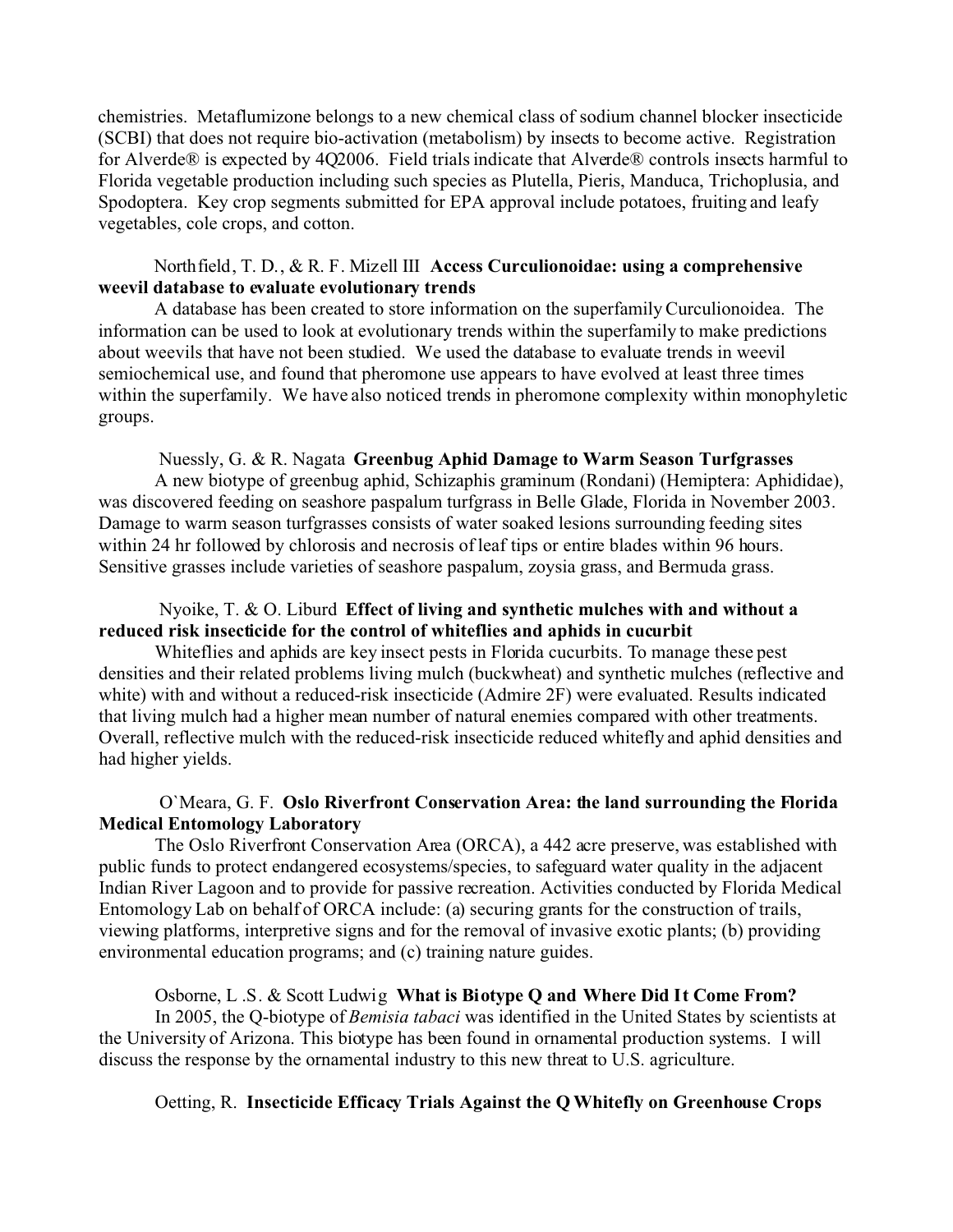*Bemisia tabaci* strain `O` is a new introduction into the US. This strain has been reported to have resistance to conventional chemical controls. New chemistries and standard controls were tested in GA greenhouses. *Beaveria bassiana* (Naturalis & Botanigard), dinotefuran (Safari), flonicamid (Aria), spiromesefin (Judo), acetamiprid (Tristar) and BYI8330 reduced `Q` whitefly populations over the trial period. Whitefly populations showed lower levels of efficacy for the neonicotiniod compounds (Marathon and Flagship) in the trials.

#### Paige, J. **MaxForce TMS®: Cooperative Development of a Nontraditional Product**

Over the course of 5 years, the Maxforce Tick Management System was developed cooperatively between Bayer Environmental Science and the Center for Disease Control. The basis for the non-traditional system involves a non-lethal food material that attracts rodents into a plastic box whereupon the rodent contacts a fipronil treated wick. The dose of fipronil is sufficient to kill the ticks but does not harm the rodents. Placement of these boxes in Lyme disease prone areas in the Northeast USA resulted in 85-98% reductions in tick on rodents, and the product was registered by USEPA in 2003.

### Paige, J. **The Bed Bug Problem from an Industry Perspective**

Since bed bugs have returned as a pest, pesticide manufacturers have been intent on developing effective products. We will discuss efforts that are currently underway for developing and testing an effective bed bug control product.

# Pereira, R., J. Sivinski & P. Teal **Influence of a Juvenile Hormone Analog and Dietary Protein on Male Caribbean Fruit Fly, Anastrepha suspensa (Diptera: Tephritidae), Sexual Behavior**

The effects of application of a juvenile hormone analog, methoprene, and dietary protein on male Caribbean fruit fly sexual success were evaluated in the four possible combinations of the two factors (methoprene application and protein supply). Laboratory, field cage, and greenhouse experiments compared male sexual performance. The substantial improvement in male sexual performance due to the methoprene application, protein supply, and interaction of methoprene and protein, and an earlier sexual maturation due to methoprene application have the potential to produce more efficacious sterile males for SIT programs.

# Polston, J. E. **The Potential of Biotype Q as a Vector of Plant Viruses in the United States**

*Bemisia tabaci* biotype Q has been found in multiple locations in Florida. This has elicited concerns regarding the impacts that this biotype will have as a pest but also as a vector of plant pathogens. Little information is available on the transmission differences between biotypes B and Q. However, there are biological differences between these biotypes that suggest that there will be changes in viral etiologies if the biotype Q becomes the dominant whitefly in Florida.

## Price, J. F. **Some Strawberry Growers` Arguments Against Biological Control of Twospotted Spider Mite,** *Tetranychus urticae* **Koch**

Growers` arguments opposing biological control of twospotted spider mite in strawberries include, (1) all costs are incurred in the early season, (2) use of some favored pesticides is preempted, (3) modern miticides are effective and easy to use, (4) biological control is more difficult than miticidal control, (5) costs for late infestations are higher biologically than chemically,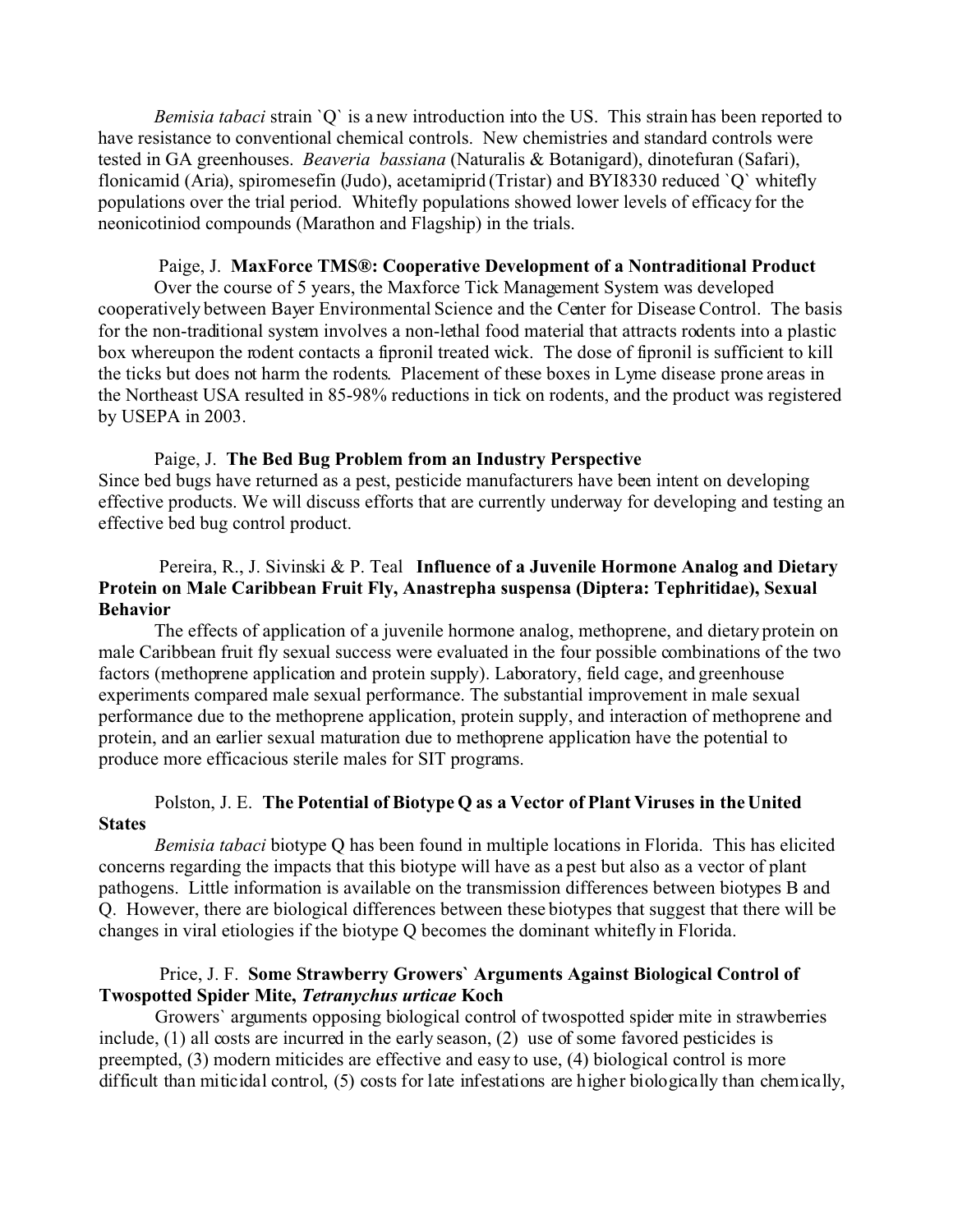(6) spider mites can develop excessively before predators effect control. Some counter-arguments will be presented.

## Rangasamy, M., B. Rathinasabapathi, H. J. McAuslane, R. H. Cherry, & R.T. Nagata **Oxidative Responses of St. Augustinegrasses Challenged by Southern Chinch Bug,** *Blissus insularis* **Barber (Hemiptera: Blissidae)**

Southern chinch bug is a serious insect pest of St. Augustinegrass. Two lines of this grass `FX-10` and NUF - 76 are known to exhibit a high level of resistance to southern chinch bug. The role of oxidative enzymes such as polyphenol oxidase, peroxidase, catalase and lipoxygenase against Hemipterans has been documented. The involvement of such enzymes in southern chinch bug resistance in St. Augustinegrass is being evaluated and results will be presented.

### Rogers, M.E. **Prospects for developing an IPM program to suppress Asian citrus psyllid populations and incidence of citrus greening disease**

As citrus greening continues to be reported in new locations in Florida, citrus growers are faced with difficult decisions on how to best manage this disease. Managing the psyllid vector of this disease is the primary means Florida citrus growers are employing in attempts to slow the rate of disease spread. In past years, with the absence of citrus greening in Florida, little attention was paid to developing management programs to suppress psyllid populations. The parasitoid, *Tamarixia radiata,* was introduced and successfully established in Florida but provides little control of psyllid populations in the early part of the year when psyllid populations increase at a rapid rate. Use of insecticides is currently the primary means Florida citrus growers use for suppressing psyllid populations. Widespread repeated application of the commonly used insecticides for psyllid control will likely result in the outbreak of pest insects typically maintained below damaging levels by the action of established natural enemies. Currently, a citrus IPM plan centered on suppression of D. citri populations is being developed to provide Florida citrus growers with the tools and knowledge needed to manage psyllid populations while minimizing the potential for development of other pest problems.

# Roubos, C., O. E. Liburd, & S. Weihman **Evaluation of Trap Design and Color to Improve Grape Root Borer (Lepidoptera: Sesiidae) Monitoring**

Bucket traps and wing traps were compared as monitoring tools for grape root borer, *Vitacea polistiformis* Harris, a serious pest of grapes in Florida. Bucket traps caught significantly more grape root borer. In another study, different colored (blue, white, green, and yellow) bucket traps were evaluated for monitoring grape root borer. Green and yellow traps caught significantly more grape root borer males than white or blue traps.

## Ruiter, R. M. *Amblyeseius swirskii***; a revolutionary biological tool in the fight against whitefly and thrips**

*Amblyeseius swirskii* has become commercially available two years ago and in one year ago in the US. Prior to the introduction as a biological agent a collaborative selection process of several predatory mites took place. The collaboration between Koppert and PPO (Dutch research station affiliated with the Wageningen Agricultural University) resulted in the selection of swirskii as the best candidate. This presentation talks about the research resulting in the selection of Swirskii, the biological characteristics of Swirksii and the practical experiences gained over the past year in the US and past years in Europe.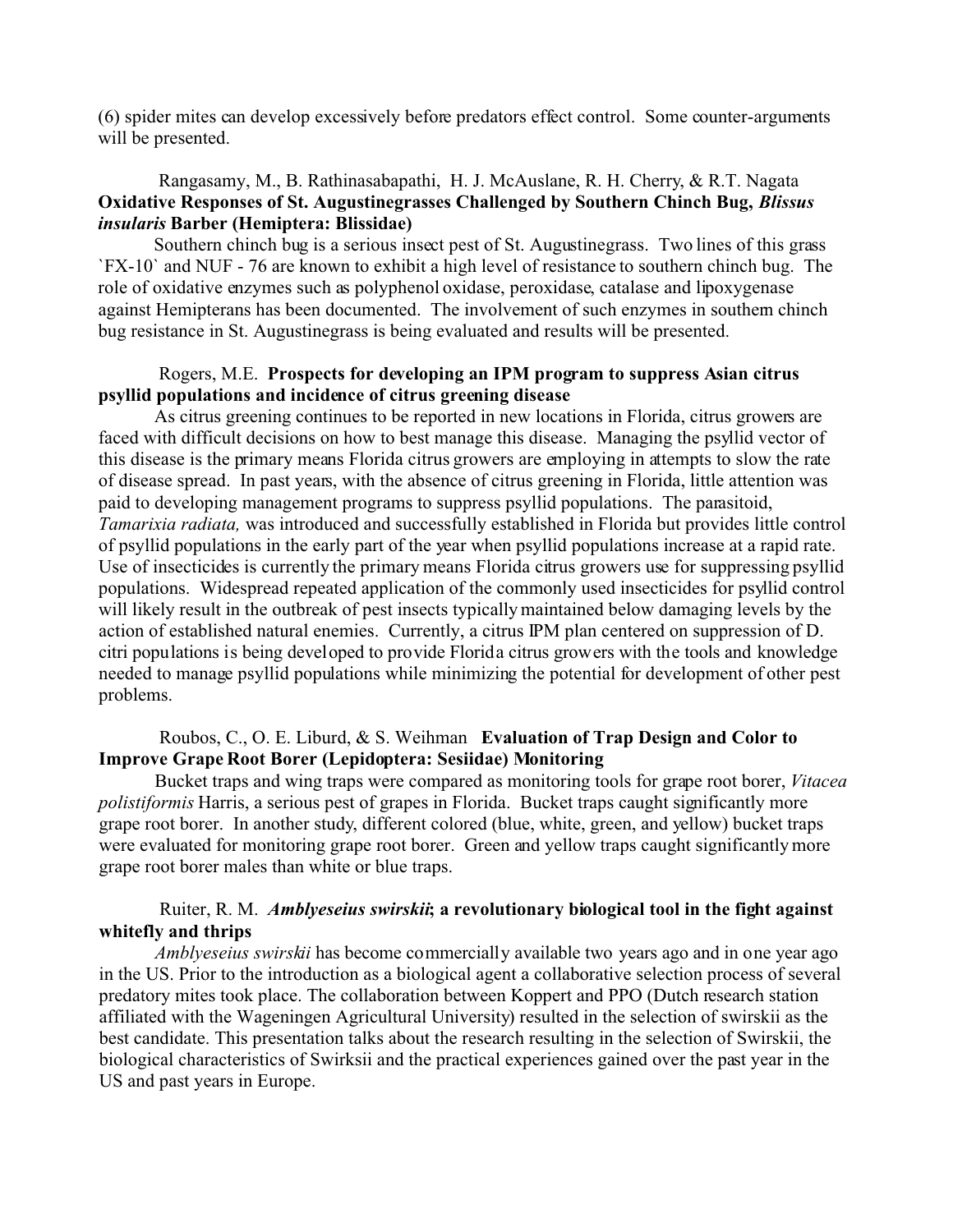## Ryser, B., C. Riegel & B.Yokum **Treating Formosan Termite Infested Trees in New Orleans City Park**

This field study evaluated acetamiprid, acetamiprid plus bifenthrin solution and bifenthrin insecticides to treat formosan termite infested trees in New Orleans City Park. Protocols were developed to deliver insecticides to the inner cavities of infested trees. Follow-up assessments of trees and in ground monitors were done at 30 day intervals. One year data indicate acetamiprid alone outperformed both acetamiprid combination product as well as bifenthrin. Additional work is needed to replicate results.

## Sandhu, H. & G. Nuessly **Effects of cane trash on Lesser Cornstalk Borer (Lepidoptera : Pyralidae) damage to sugarcane**

The lesser cornstalk borer, *Elasmopalpus lignosellus* (Zeller) attacked the young sprouts of sugarcane causing `dead hearts` and symmetrical rows of holes in the leaves. Plots with cane trash and without cane trash in both plant cane and stubble cane were set up for the study. Fewer number of plants with dead hearts and holes in the leaves were observed in plots with trash as compared to plots without trash. More damage was noticed in plant cane than stubble cane.

## Scherer, Clay & G. Cashion **Advion® : New Bait Products for Cockroach Control**

Indoxacarb is a unique insecticide, the only member of the oxadiazine class of chemicals. It has been classified as a reduced risk product, highly effective at low doses, even toward bait averse cockroaches.

### Schuster, D., T. Dennehy, & I. Denholm **Insecticide Resistance in Biotype Q**

Biotype Q of *Bemisia tabaci* was first detected in the US because of its resistance to insecticides. The biotype originated in the Mediterranean area and exhibits stable resistance to nicotinoid, pyrethroid and insect growth regulator insecticides. Comparisons with biotype B, the current biotype attacking agronomic and horticultural crops in the US, will be made.

# Seal, D. R. & W. Klassen **Development of chilli thrips,** *Scirtothrips dorsalis* **Hood on selected crops**

Various parameters of chilli thrips, *Scirtothrips dorsalis* Hood were studied in a greenhouse. The mean numbers of larvae, pupae and adults were the highest on cotton plants followed by rose, pepper and other crops. The development period was shortest in cotton and rose followed by others. Size of various development stages did not vary among the host crops. Innate capacity of natural increase (rm) was the highest on cotton than on any other host crop.

# Sethi, A., H. J. McAuslane, H. T. Alborn, R. T. Nagata, & G. S. Nuessly **Extracts of Romaine Lettuce Latex Deter Feeding of Banded Cucumber Beetle (Coleoptera: Chrysomelidae)**

Latex is a known defense against certain herbivores. Two romaine lettuce cultivars, Valmaine (resistant) and Tall Guzmaine (susceptible), were selected to study the potential of latex as a defense against banded cucumber beetle, *Diabrotica balteata* LeConte. Latex from Valmaine strongly inhibited *D. balteata* feeding compared to Tall Guzmaine when applied to the surface of artificial diet. Water, methanol and methylene chloride were tested to extract active compounds from latex, but only the methanol:water (8:2) extract strongly inhibited beetle feeding. The results suggest that moderately polar compounds in latex may account for resistance in Valmaine to *D. balteata*.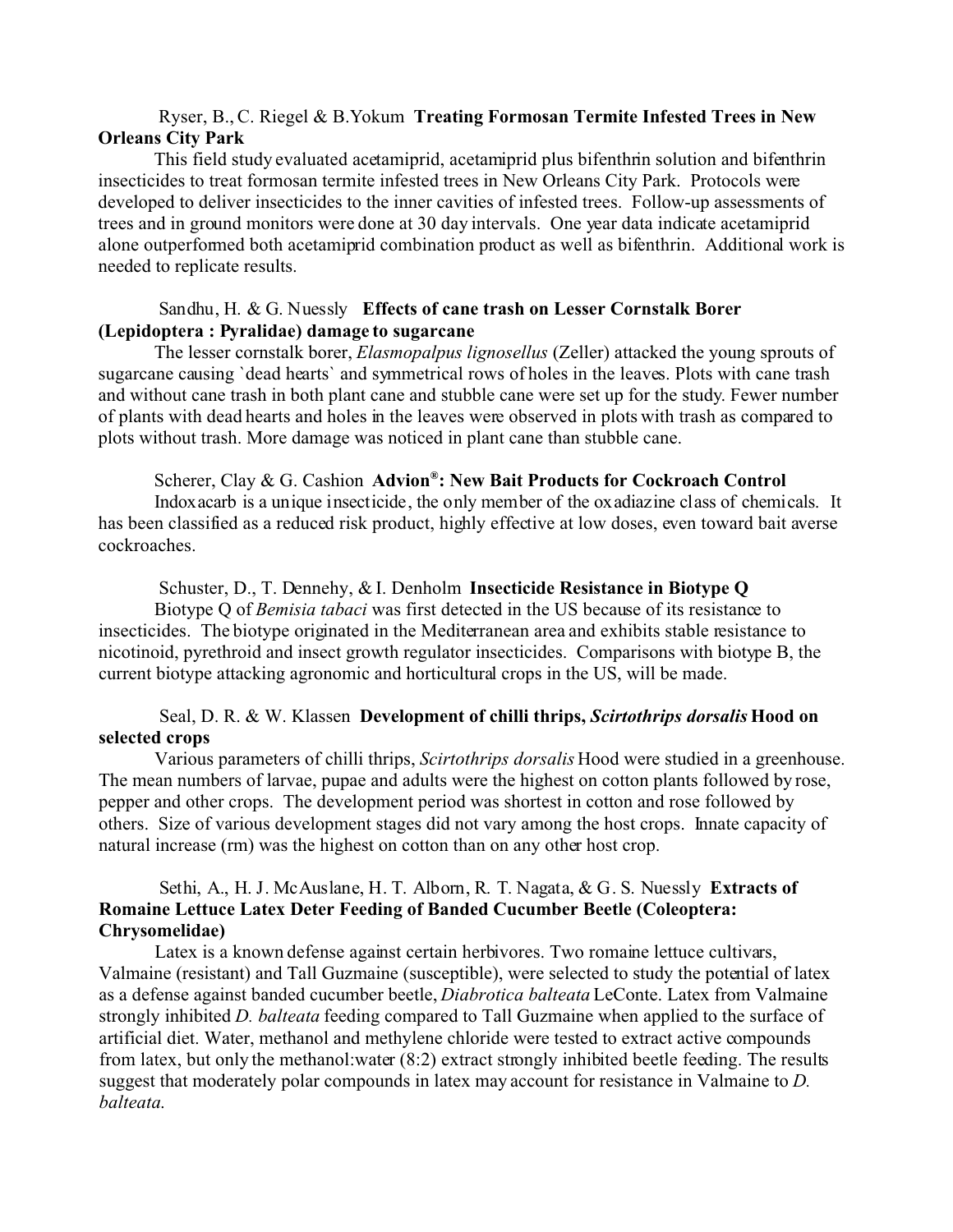## Shapiro, J. P. & S. M. Ferkovich **Effects of Nutrients from Moth Eggs on Fecundity of the Predator** *Orius insidiosus*

Nutrition derived from the prey of female insect predators often results in higher oviposition rates than that derived from artificial diets. Toward our goal of discovering nutritional diet supplements for predators, we are isolating oogenic biochemicals from a common factitious prey, eggs of the flour moth *Ephestia kuehniella*. We will describe the isolation and bioassay of active fractions from *Ephestia* eggs, and discuss which specific components are most likely to be active.

## Shirk, P.D., R.B. Furlong, J. L. Gillett & H. Bossin **Functionality of JcDNV-Derived Somatic Transformation Vectors in Insects and the Role of Viral Enhancer Sequences**

Stable somatic transformation (ST) of insects following microinjection of syncytial embryos or by transfection of cells lines can be achieved by integration of plasmids containing the *Junonia coenia* lepidopteran densovirus (JcDNV). We assessed effects of sequence modifications including deletions and insertions of expression cassettes on the efficiency of ST in Lepidoptera and Diptera. These modifications demonstrate that ST is dependent on ITR sequences and that transcription is influenced by sequences within the densovirus genome.

# Sims, K. **Thripinema fuscum parasitism reduces both the feeding of** *Frankiniella fusca* **(Thysanoptera: Thripidae) on peanut and the transmission of Tomato Spotted Wilt Virus**

*Frankliniella fusca* is the main vector of Tomato spotted wilt virus (TSWV) in peanut. The parasitic nematode *Thripinema fuscum* sterilizes female thrips thus reducing both vector levels and the spread of TSWV. Potentially, parasitism may influence virus acquisition. The objectives of this study were to determine the effects of parasitism on F. fusca feeding and on TSWV transmission rates. Results demonstrated that T. fuscum parasitism reduced feeding and TSWV transmission by *F. fusca*.

# Smith, J. A. & P. G. Koehler **Changes in Gut Carbohydrolase Activities in** *Reticulitermes flavipes* **Workers in Response to Hardwood, Softwood and Cellulose Diets**

Cellulolytic and xylanolytic gut activities were assayed in *Reticulitermes flavipes* workers fed on three diets: oak, pine and paper. Activities were assayed separately for the foregut, midgut and hindgut regions of these termites. Endogenous cellulolytic activities, located in the foregut and midgut, were highest on paper and lowest on oak. Symbiont cellulolytic and xylanolytic activities, located in the hindgut, were lowest on paper and highest on oak. Xylanolytic activity levels corresponded to dietary xylan content.

# Stansly, P. A. & J. A. Qureshi **Biotic Mortality of Asian Citrus Psyllid Populations in Southwest Florida**

Cohorts of ACP on emerging foliage in a citrus grove were followed from egg to emergence over most of one year. Over 90% mortality was observed in unprotected cohorts, while the majority of psyllids developed successfully when protected by an organdy sleeve cage. Results with sticky barriers and cages of coarser material were intermediate. Predation from ladybeetles on early instars appeared to be the predominant cause of mortality observed in all treatments except the organdy cage.

# Stansly, P.A. **Development of Biologically Based Management Systems for Whiteflies in Greenhouse Vegetable Production**